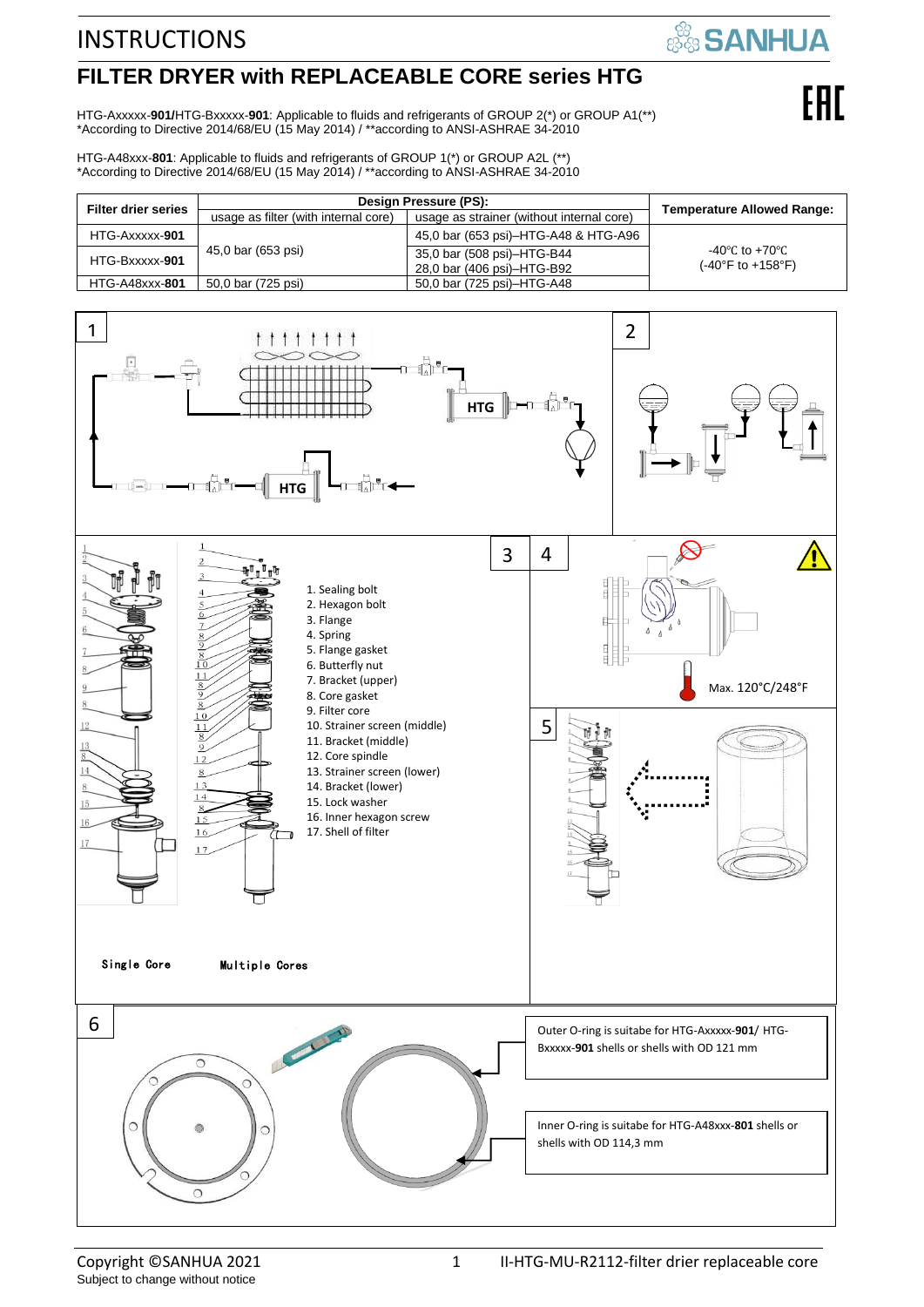

| $\sqrt{2}$         | Step           | <b>Bolts</b>                             |       | <b>Torque</b>    |
|--------------------|----------------|------------------------------------------|-------|------------------|
| <b>DON"T REUSE</b> |                | All                                      |       | Fingers tighten* |
| $1/4$ in. NPT      | 2              |                                          | 3 Nm  | $2.2$ lbf.ft     |
| $($ 6              | 3              | M8 (HTG-Axxxxx-901/<br>HTG-Bxxxxx-901) & | 10 Nm | 7.4 lbf.ft       |
|                    | $\overline{4}$ | M10 (HTG-A48xxx-801)                     | 20 Nm | 14.8 lbf.ft      |
|                    | 5              |                                          | 35 Nm | 25.8 lbf.ft      |
|                    | 6              | Sealing Bolt - 1/4" NPT                  | 40 Nm | 29.5 lbf.ft      |

| $\mathbf{1}$ | English: Filter Dryers must be installed in the liquid line before the Sight Glass and the Expansion Valve. Filter with mechanical<br>strainer or anti acid core can be installed in suction line Français: Les filtres déshydrateurs doivent être installés sur la ligne<br>liquide avant le voyant liquide et le détendeur. Les filtres déshydrateurs avec cartouche feutre ou antiacide peuvent être<br>installés sur la ligne d'aspiration Deutsch : Filtertrockner müssen in der Flüssigkeitsleitung vor dem Schauglas und dem<br>Expansionsventil montiert werden. Filter mit mechanischem Siebeinsatz oder Anti-Säure-Kartuschen können in der Saugleitung<br>installiert werden Italiano: Il filtro deidratatore deve essere installato nella linea del liquido prima della valvola di espansione<br>Termostatica e della spia di liquido. Il filtro con maglia metallica o con cartuccia antiacido deve essere installato nella linea di<br>aspirazione Español: El filtro secador debe ser instalado en la línea de líquido antes de la válvula de expansión termostática y<br>del visor de líquido. El filtro con cartucho mecánico o cartucho anti-ácido puede ser instalado en la línea de aspiración Русский:<br>Фильтр-осушитель должен устанавливаться на линию жидкости перед ТРВ и смотровым стеклом. Фильтры с<br>механической или антикислотной вставкой могут устанавливаться на линия всасивания 中文: 干燥过滤器安装在液体管<br>路上, 位于膨胀阀和视液镜之前, ,带有滤网的过滤器或者带吸附酸性物质滤芯的干燥过滤器, 也可以安装在吸气端<br>Polski: Filtr osuszacz musi być zainstalowany na przewodzie cieczowym przed termostatycznym zaworem rozprężnym i<br>wziernikiem cieczy. W przewodzie ssącym musi być zainstalowany filtr z metalową siatką lub wkładem przeciwkwasowym<br>Portugués: Os secadores do filtro devem ser instalados na linha de líquido antes do Visor de vidro e da Válvula de expansão<br>Dutch: Filterdrogers moeten in de vloeistofleiding vóór het kijkglas en de expansieklep worden geïnstalleerd. Filter met<br>mechanische zeef of zuurbestendige kern kunnen in de aanzuigleiding worden geïnstalleerd: Português: Os secadores do filtro<br>devem ser instalados na linha de líquido antes do Visor de vidro e da Válvula de expansão |
|--------------|-----------------------------------------------------------------------------------------------------------------------------------------------------------------------------------------------------------------------------------------------------------------------------------------------------------------------------------------------------------------------------------------------------------------------------------------------------------------------------------------------------------------------------------------------------------------------------------------------------------------------------------------------------------------------------------------------------------------------------------------------------------------------------------------------------------------------------------------------------------------------------------------------------------------------------------------------------------------------------------------------------------------------------------------------------------------------------------------------------------------------------------------------------------------------------------------------------------------------------------------------------------------------------------------------------------------------------------------------------------------------------------------------------------------------------------------------------------------------------------------------------------------------------------------------------------------------------------------------------------------------------------------------------------------------------------------------------------------------------------------------------------------------------------------------------------------------------------------------------------------------------------------------------------------------------------------------------------------------------------------------------------------------------------------------------------------------------------------------------------------------------------------------------------------------------------------------------------------------------------|
| 2            | English: Filter dryers need to be installed horizontally or vertically. Français: Les filtres déshydrateurs peuvent être installés<br>horizontalement ou verticalement Deutsch: Filtertrockner müssen horizontal oder vertikal installiert werden Italiano: Il filtro<br>deidratatore deve essere installato in posizione orizzontale o verticale Español: Los filtros deben instalarse horizontal o<br>verticalmente Русский: Фильтр должен быть смонтирован вертикально или горизонтально 中文:换芯式干燥过滤器产<br>品需要水平或垂直安装 Polski: Filtry osuszacze muszą być zainstalowane w pozycji poziomej lub pionowej Portugués: Os<br>secadores dos filtros têm de ser instalados horizontalmente ou verticalmente Dutch: Filterdrogers moeten horizontaal of<br>verticaal worden geïnstalleerd                                                                                                                                                                                                                                                                                                                                                                                                                                                                                                                                                                                                                                                                                                                                                                                                                                                                                                                                                                                                                                                                                                                                                                                                                                                                                                                                                                                                                                                |
| 3            | English: During the maintenance operations respect the internal structure of the filter dryer: A) internal structure of the filter<br>with SINGLE replaceable core; B) internal structure of the filter with MULTIPLE replaceable cores Français: Respecter l'ordre<br>d'assemblage du filtre pendant les opérations de maintenance: A) Structure interne d'un filtre déshydrateur à cartouche<br>unique; B) Structure interne d'un filtre déshydrateur à cartouches multiples Deutsch: Während der Servicearbeiten beachten<br>Sie bitte den internen Aufbau des Filtertrockners: A) Interner Aufbau des Filters mit EINFACHER Austauschkartusche; B)<br>Interner Aufbau des Filters mit MEHRFACHER Austauschkartusche Italiano: Durante le operazioni di manutenzione rispettare la<br>struttura interna del filtro: A) struttura interna del filtro con SINGOLA cartuccia; B) struttura interna del filtro con cartuccia<br>MULTIPLA Español: Durante la operación de mantenimiento se debe respetar la estructura interna del filtro: A) Estructura<br>interna del filtro con cartucho UNICO; B) Estructura interna del filtro con cartuchos MULTIPLE Русский: Сборку фильтра -<br>осушителя проводите в соответствии со схемой: А) Схема сборки фильтра с одним сменным сердечником; В) Схема<br>сборки фильтра с несколькими сменными сердечниками 中文: 安装维修期间,请注意过滤器内部的结构有以下两种:<br>A)壳体内部有一个可换滤芯; B)壳体内部有多个可换滤芯 Polski: Podczas czynności konserwacyjnych należy przestrzegać<br>wewnętrznej struktury filtra: A) budowa wewnętrzna filtra z POJEDYNCZYM wkładem; B) budowa wewnętrzna filtra z wkładem<br>mnogim Portugués: Durante as operações de manutenção, respeitar a estrutura interna do secador de filtro Dutch:<br>Respecteer tijdens de onderhoudswerkzaamheden de inwendige structuur van de filterdroger: A) interne structuur van het<br>filter met EEN vervangbare kern; B) interne structuur van het filter met MEERDERE vervangbare kernen                                                                                                                                                                                                                                                                |
| 4            | English: Braze the filter dryer using specific alloy (Sil-Fos 15). Use a wet rag on filter dryer during the brazing process Français:<br>Braser les tubes de connection en utilisant un alliage spécifique (type Sil-Fos 15). Placer un chiffon mouillé sur le corps de vanne<br>en position ouverte pendant le brasage Deutsch: Einlöten des Filtertrockners unter Verwendung von speziellem Lot (Sil-Fos<br>15). Während des Lötvorgangs den Filtertrockner mit nassem Lappen umwickeln Italiano: Brasare il filtro deidratatore usando<br>una lega specifica (Sil-Fos 15). Usare uno straccio bagnato sul filtro durante il processo di brasatura Español: Soldar el filtro<br>usando una aleación específica (Sil-Fos 15). Poner un paño húmedo sobre el filtro durante el proceso de soldadura Русский:<br>При пайке фильтра пользуйтесь припоем (SilFos 15). Рекомендуется защитить фильтр от перегрева мокрой ветошью 中<br>文:焊接干燥过滤器时使用合适的焊料(推荐使用 Sil-Fos 15), 焊接过程请使用湿布包裹以防止过热 Polski: Przylutuj filtr<br>osuszacz za pomocą specjalnego stopu (Sil-Fos 15). Użyj mokrej szmatki na filtrze osuszającym podczas procesu lutowania<br>Portugués: Soldar o secador de filtro usando uma liga específica (Sil-Fos 15) Dutch: Soldeer de filterdroger met een specifieke<br>legering (Sil-Fos 15). Gebruik tijdens het soldeerproces een natte doek op de filterdroger                                                                                                                                                                                                                                                                                                                                                                                                                                                                                                                                                                                                                                                                                                                                                                                                                                                        |

2 II-HTG-MU-R2112-filter drier replaceable core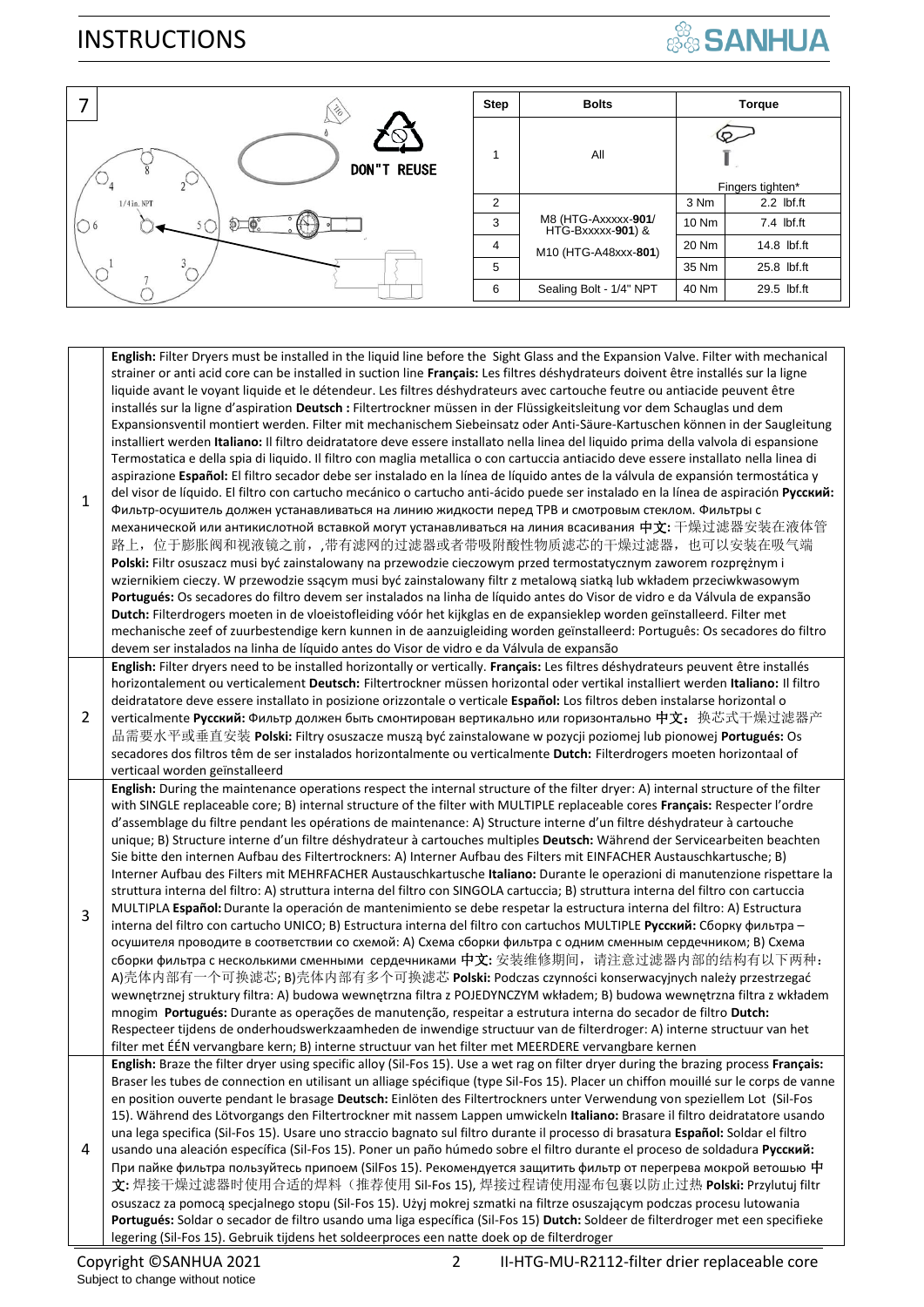|    | English: The installation direction of filter dryer core is indicated in the figure. Replace the core using the following procedure                                                                                                                                |
|----|--------------------------------------------------------------------------------------------------------------------------------------------------------------------------------------------------------------------------------------------------------------------|
|    | (Liquid Line) Français: Le sens pour installer la cartouche est indiqué sur la figure. Remplacer le bloc filtrant selon la procédure                                                                                                                               |
|    | suivante (Conduite de liquide) Deutsch: Austausch der Kartusche gemäß nachfolgender Beschreibung (Flüssigkeitsleitung)                                                                                                                                             |
|    | Italiano: Il corretto verso d'installazione della cartuccia è indicato in figura. Sostituire la cartuccia seguendo la procedura (Linea                                                                                                                             |
|    |                                                                                                                                                                                                                                                                    |
| 5  | del Liquido) Español: La dirección de instalación del cartucho secador se indica en la figura. Sustituir el cartucho siguiendo el                                                                                                                                  |
|    | procedimiento (línea de líquido) Русский: Замените сердечник по следующей схеме (на жидкостной линии)中文: 过滤芯                                                                                                                                                       |
|    | 安装方向需要按图所示装配,按照下列步骤更换滤芯(液体管路) Polski: Kierunek montażu rdzenia filtra osuszacza                                                                                                                                                                                    |
|    | pokazano na rysunku. Wymień rdzeń, stosując następującą procedurę (w przewodzie cieczy) Portugués: A direção de instalação                                                                                                                                         |
|    |                                                                                                                                                                                                                                                                    |
|    | do núcleo do secador de filtro é indicada na figura Dutch: De installatierichting van de kern van de filterdroger is aangegeven in                                                                                                                                 |
|    | de tekening. Vervang de kern aan de hand van de volgende procedure (Vloeistofleiding)                                                                                                                                                                              |
|    | English: Close the service valve on the liquid line (before the filter drier) Français: Fermer la vanne sur la ligne liquide (avant le                                                                                                                             |
|    | déshydrateur) Deutsch: Das Ventil in der Flüssigkeitsleitung (vor dem Filtertrockner) anschließen Italiano: Chiudere la valvola di                                                                                                                                 |
|    | servizio sulla linea del liquido (prima del filtro) Español: Cerrar la válvula de servicio de la línea de líquido (antes del secador del                                                                                                                           |
|    |                                                                                                                                                                                                                                                                    |
| 5a | filtro) <b>Русский:</b> Перекройте вентиль на линии жидкости (перед фильтром осушителем) 中文: 将液管路上的检修阀关闭(                                                                                                                                                          |
|    | 干燥过滤器之前) <b>Polski:</b> Zamknąć zawór serwisowy na przewodzie cieczowym (przed filtrem osuszaczem) <b>Portugués:</b> Abrir a                                                                                                                                       |
|    | válvula de serviço na linha de líquido (antes do secador do filtro) Dutch: Sluit de servicekraan op de vloeistofleiding (vóór de                                                                                                                                   |
|    | filterdroger)                                                                                                                                                                                                                                                      |
|    |                                                                                                                                                                                                                                                                    |
|    | English: Start the compressor in order to transfer the refrigerant charge into the liquid receiver Français: Démarrer le                                                                                                                                           |
|    | compresseur afin de faire migrer le réfrigérant dans le réservoir liquide Deutsch: Den Verdichter starten, um das Kältemittel in                                                                                                                                   |
|    | den Flüssigkeitssammler zu verlagern Italiano: Avviare il compressore per trasferire la carica di refrigerante nel ricevitore di                                                                                                                                   |
|    | liquido Español: Arrancar el compresor a fin de transferir la carga de refrigerante en el recipiente de liquido Русский:                                                                                                                                           |
| 5b |                                                                                                                                                                                                                                                                    |
|    | Запустите компрессор чтобы переместить хладагент в ресивер 中文: 开启压缩机将制冷剂抽到储液器之中                                                                                                                                                                                    |
|    | Polski: Uruchom sprężarkę w celu przeniesienia ładunku czynnika chłodniczego do zbiornika cieczy Portugués: Inicie o                                                                                                                                               |
|    | compressor para transferir a carga de refrigerante para o recetor de líquido Dutch: Start de compressor om de                                                                                                                                                      |
|    | koelmiddelvulling in de vloeistofhouder over te brengen                                                                                                                                                                                                            |
|    | English: Stop the compressor at a suction pressure sufficiently higher than the atmospheric pressure Français: Arrêter le                                                                                                                                          |
| 5c |                                                                                                                                                                                                                                                                    |
|    | compresseur avec une pression d'aspiration suffisamment supérieure à la pression atmosphérique Deutsch: Den Verdichter bei                                                                                                                                         |
|    | Saugdruck leicht oberhalb des Umgebungsdruckes ausschalten Italiano: Fermare il compressore a una pressione di aspirazione                                                                                                                                         |
|    | leggermente più alta della pressione atmosferica Español: Parar el compresor a una presión de aspiración un poco más alta                                                                                                                                          |
|    | que la presión atmosférica Русский: Остановите компрессор при давлении всасывания несколько выше атмосферного 中                                                                                                                                                    |
|    | 文: 当吸气压力低于大气压时关闭压缩机 P <b>olski:</b> Zatrzymaj sprężarkę przy ciśnieniu ssania nieco wyższym niż ciśnienie                                                                                                                                                          |
|    |                                                                                                                                                                                                                                                                    |
|    | atmosferyczne Portugues: Pare o compressor a uma pressão de sucção suficientemente superior à pressão atmosférica Dutch:                                                                                                                                           |
|    | Stop de compressor bij een zuigdruk die voldoende hoger is dan de atmosferische druk                                                                                                                                                                               |
| 5d | English: Shut off the service valve at the compressor suction line Français: Fermer la vanne de service du compresseur (coté                                                                                                                                       |
|    | aspiration) Deutsch: Das Serviceventil auf der Saugseite des Verdichters schließen. Italiano: Chiudere la valvola di servizio                                                                                                                                      |
|    | all'aspirazione del compressore Español: Cerrar la válvula de servicio a la aspiración del compresor Русский: Перекройте                                                                                                                                           |
|    |                                                                                                                                                                                                                                                                    |
|    | сервисный вентиль на всасывании компрессора 中文: 关闭压缩机吸气端的检修阀 Polski: Zamknąć zawór serwisowy na                                                                                                                                                                    |
|    | przewodzie ssania sprężarki Portugués: Desligar a válvula de serviço na linha de sucção do compressor Dutch: Sluit de                                                                                                                                              |
|    | servicekraan op de aanzuigleiding van de compressor                                                                                                                                                                                                                |
| 6  | English: Remove all the bolts present on the sealing flange. Using a knife remove the gasket present on the internal side of the                                                                                                                                   |
|    | flange. Don't reuse it Français: Retirer toutes les vis de la bride acier. Utiliser un couteau ou une pointe pour retirer le joint de                                                                                                                              |
|    |                                                                                                                                                                                                                                                                    |
|    | la rainure. Ne pas le réutiliser Deutsch: Demontieren Sie aller Schrauben am Trocknerflansch. Dichtung auf der                                                                                                                                                     |
|    |                                                                                                                                                                                                                                                                    |
|    | Flanschinnenseite mit Messer entfernen. Dichtung nicht wiederverwenden Italiano: Rimuovere tutti i bulloni presenti sulla                                                                                                                                          |
|    | flangia di chiusura. Usando un coltello rimuovere la guarnizione presente sulla parte interna della flangia. Non riutilizzare                                                                                                                                      |
|    |                                                                                                                                                                                                                                                                    |
|    | Español: Desmontar todos los agujeros presentes en la brida. Usando un cuchillo, desmontarr la junta presente en la parte                                                                                                                                          |
|    | interna de la brida. No reutilizar Русский: Отверните все болты на крышке. Ножом удалите прокладку с внутренней                                                                                                                                                    |
|    | стороны крышки. Не используйте прокладку повторно 中文: 拧出所有螺钉,用小刀剥离出垫圈,剥离垫圈不能重复使                                                                                                                                                                                    |
|    | 用 Polski: Wykręcić wszystkie śruby z kołnierza uszczelniającego. Usuń uszczelkę po wewnętrznej stronie kołnierza za pomocą                                                                                                                                         |
|    | noża. Nie używaj ponownie pieczęci Portugués: Remover todos os parafusos presentes no flange de vedação. Usando uma                                                                                                                                                |
|    |                                                                                                                                                                                                                                                                    |
|    | faca, remover a gaxeta presente no lado interno do flange Dutch: Verwijder alle bouten die op de afdichtingsflens zijn                                                                                                                                             |
|    | aangebracht. Verwijder met een mes de pakking aan de binnenzijde van de flens. Niet opnieuw gebruiken                                                                                                                                                              |
| 6a | English: Replace quickly the filter block. During the preparation of the new core, close the filter with a clean cloth Français:                                                                                                                                   |
|    | Remplacer rapidement le bloc filtrant. Obstruer le filtre à l'aide d'un chiffon propre le temps de préparer le nouveau bloc                                                                                                                                        |
|    | filtrant Deutsch: Den Filterblock schnell austauschen. Während der Vorbereitung der neuen Kartusche den Filter mit einem                                                                                                                                           |
|    |                                                                                                                                                                                                                                                                    |
|    | sauberen Tuch abdecken Italiano: Sostituire velocemente la cartuccia del filtro. Durante la preparazione della nuova cartuccia,                                                                                                                                    |
|    | chiudere il filtro con un panno pulito Español: Cambiar rapidamente el cartucho del filtro. Durante la preparación del nuevo                                                                                                                                       |
|    | cartucho, cubrir el filtro con un trapo limpio Русский: Быстро замените старый сердечник. Во время подготовки нового                                                                                                                                               |
|    | сердечника накройте фильтр чистой тканью 中文: 快速更换滤芯,在更换的过程中注意不要让杂物进入 Polski: Wymień                                                                                                                                                                                |
|    | szybko blok filtra. Podczas przygotowywania nowego rdzenia zamknij filtr czystą szmatką Portugués: Substituir rapidamente o                                                                                                                                        |
|    | bloco do filtro. Durante a preparação do novo núcleo, fechar o filtro com um pano limpo Dutch: Vervang snel het filterblok.                                                                                                                                        |
|    |                                                                                                                                                                                                                                                                    |
|    | Sluit tijdens de voorbereiding van de nieuwe kern het filter af met een schone doek                                                                                                                                                                                |
| 7  | English: Press and flatten the gasket. Lubricate the gasket with oil and fix it on the flange. Français: Installer un nouveau joint,                                                                                                                               |
|    | lubrifier le à l'aide d'une goutte d'huile et replacer le dans la rainure Deutsch: Neue Dichtung einölen und auf dem Trockner-                                                                                                                                     |
|    | flansch positionieren Italiano: Installare una nuova guarnizione, lubrificarla con olio quindi fissarla sulla flangia Español:                                                                                                                                     |
|    | Instalar una nueva junta, lubricarla con aceite, y fijarla en la brinda Русский: Установите новую прокладку, нанесите на нее                                                                                                                                       |
|    |                                                                                                                                                                                                                                                                    |
|    | масло и закрепите на крышке 中文: 垫圈装入法兰后,要求对垫圈预压、平整后要求垫圈无明显翘起现象,再用润滑油                                                                                                                                                                                               |
|    | 润滑后固定在密封法兰上 <b>Polski:</b> Naciśnij i spłaszcz uszczelkę. Posmaruj uszczelkę olejem i zamocuj ją na kołnierzu <b>Portugues:</b><br>Pressionar e alisar a gaxeta. Lubrificar a gaxeta com óleo e fixar no flange Dutch: Druk de pakking aan en maak hem plat. Smeer |

3 II-HTG-MU-R2112-filter drier replaceable core

**SANHUA**